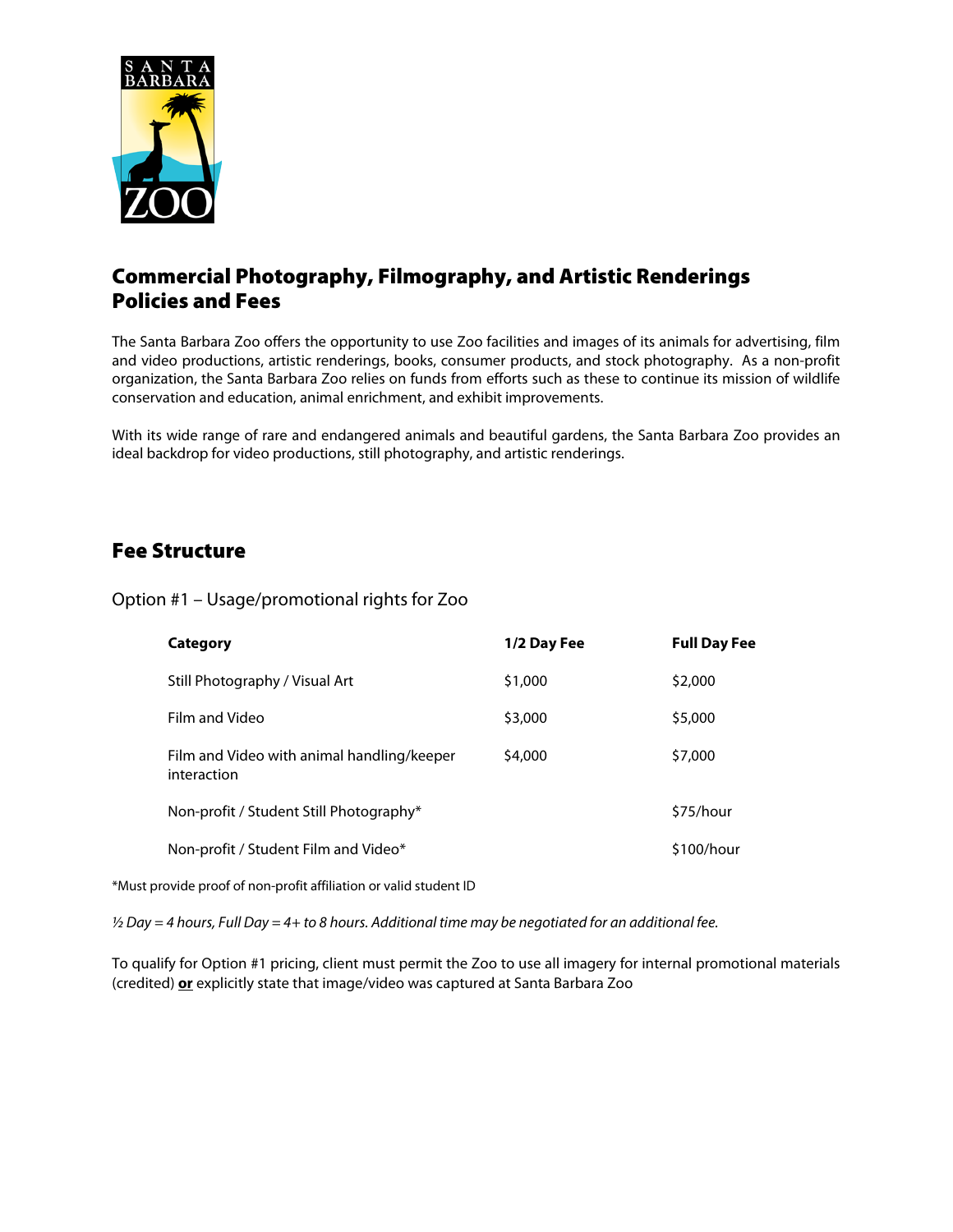

### Option #2 – No usage/promotional rights for Zoo

| Category                                                  | 1/2 Day Fee | <b>Full Day Fee</b> |
|-----------------------------------------------------------|-------------|---------------------|
| Still Photography / Visual Art                            | \$1,500     | \$2,500             |
| Film and Video                                            | \$3,500     | \$5,500             |
| Film and Video with animal handling/keeper<br>interaction | \$4,500     | \$7,500             |
| Non-profit / Student Still Photography*                   |             | \$100/hour          |
| Non-profit / Student Film and Video*                      |             | \$125/hour          |

\*Must provide proof of non-profit affiliation or valid student ID

*½ Day = 4 hours, Full Day = 4+ to 8 hours. Additional time may be negotiated for an additional fee.*

Under Option #2, there are no requirements to share imagery with the Zoo or state where the image/video was taken

### **Checklist of Needed Items for Proposal:**

- Date and length of shoot
- Number of crew members and vehicles
- Request for Zoo transportation (golf cart, wagon, etc.)
- Overview of equipment to be used
- Request for exclusive access to any areas
- Request for enhancements involving Zoo staff (animal encounters, train rides, etc.)
- Catering needs (must be booked through the Zoo, no outside caterers allowed)
- Signed Film Permit and Liability Waiver
- Certificate of Insurance minimum coverage of \$1 million with Zoo added under general liability\*

#### \*larger commercial shoots only

All above items must be submitted to the Marketing Department in writing a minimum of two weeks in advance. Upon receipt, Zoo management will review and approve, reject, or request changes to the proposal.